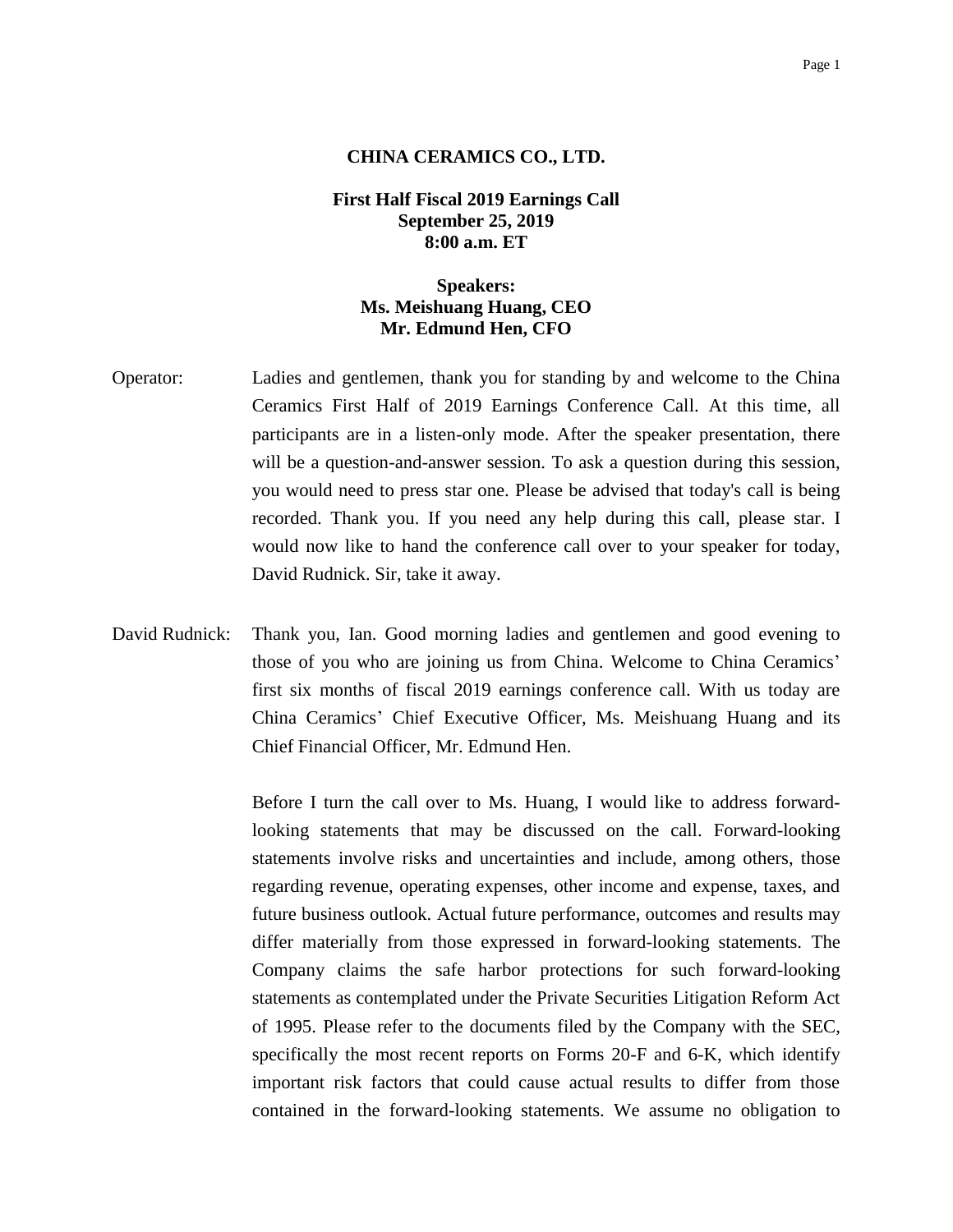update any forward-looking statements or information, which speak as of their respective dates.

And now it's my pleasure to turn the call over to China Ceramics' CEO, Ms. Meishuang Huang and China Ceramics' CFO, Mr. Edmund Hen. Sarah Bai will be translating for Ms. Huang. Ms. Huang, you may proceed.

Meishuang Huang: (In Chinese)

Sarah Bao: Thank you, David. On behalf of the Company, I would like to welcome everyone to our first half fiscal 2019 earnings conference call.

Meishuang Huang: (In Chinese)

Sarah Bao: For the first half of 2019, we continued to experience difficult market conditions as occurred during the second half of 2018. Our revenue fell by one-half as a result of a corresponding decrease in sales volume, while our ability to implement price changes to increase our sales volume diminished due to the currently challenging market environment.

Meishuang Huang: (In Chinese)

Sarah Bao: During the six months ended June 30, 2019, we utilized production facilities capable of producing 6 million square meters of ceramic tiles per year out of the Company's effective total annual production capacity of 56.5 million square meters of ceramic tiles. Consistent with our practices in past quarters, we maintained a reduced utilization of existing plant capacity based on the current market environment to keep our operating costs low. We intend to bring additional capacity online as the business environment improves.

Meishuang Huang: (In Chinese)

Sarah Bao: For the second half of 2019, we believe that market conditions will continue to be challenging due to the slowdown of China's economy and possible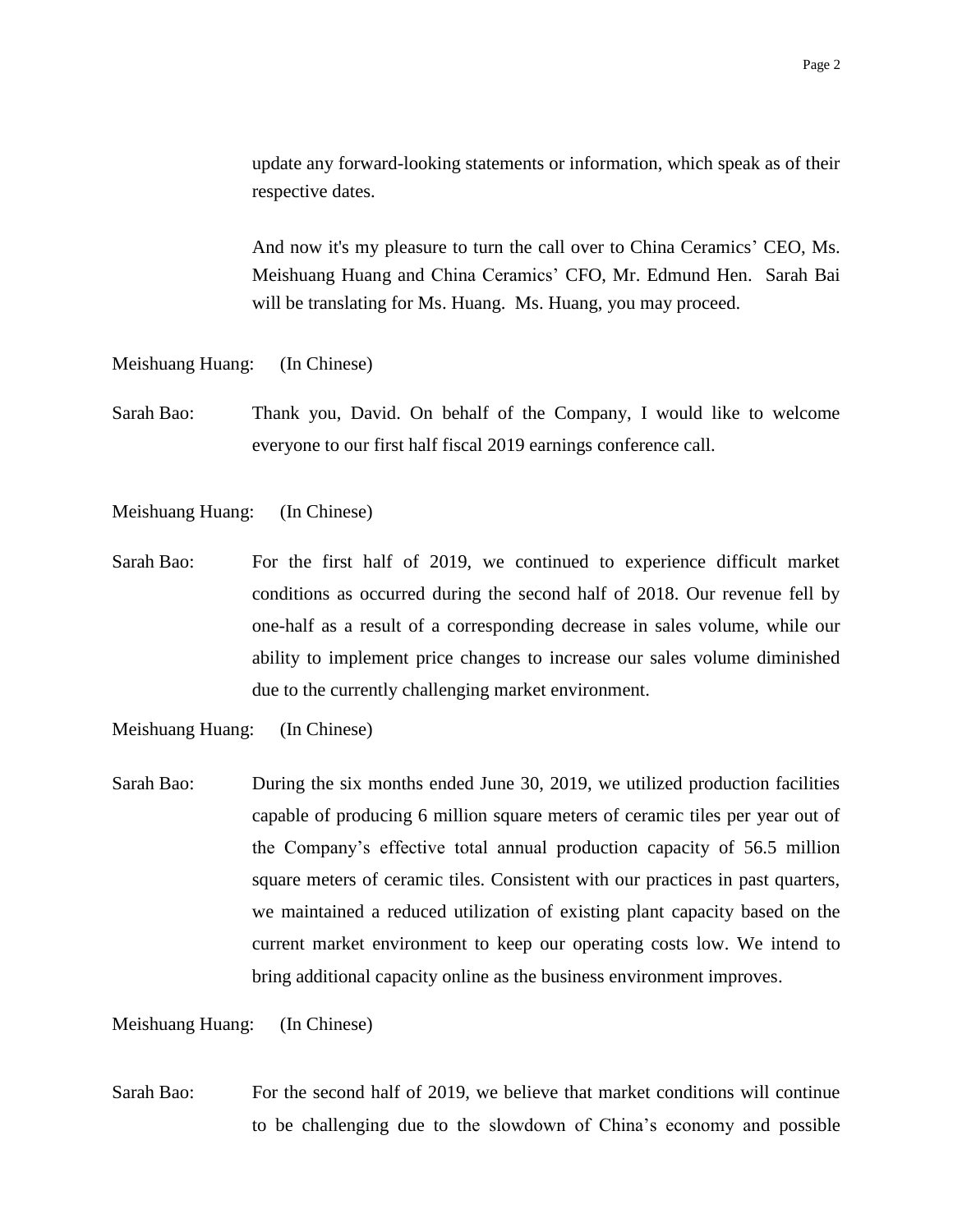government regulations intended to rein in real estate speculation. However, we believe that our building materials sector will continue to benefit from urbanization and real estate property development which are both vital to China's continued growth. Our strategic plan is to focus on targeted cities in China as well as to grow our new products portfolio by bolstering our research and development efforts in order to expand our market. As announced, we intend to enter new markets in Southeast Asia where we believe that the marketing of our existing products and our new ceramic tiles that cool building interiors will be successful.

## Meishuang Huang: (In Chinese)

- Sarah Bao: With that, I would like to turn over the call to the Company's Chief Financial Officer, Mr. Edmund Hen, who will discuss the Company's first half 2019 earnings results in more detail. Thank you!
- Edmund Hen: Thank you Ms. Huang! I will now move on to a more detailed discussion of our financial results for the six months ending June 30, 2019.

Our revenue for the six months ended June 30, 2019 was RMB 177.4 million or US\$ 26.2 million, a decrease of 50.1% from RMB 355.6 million or US\$ 55.9 million, for the same period of 2018. The increase in revenue was primarily due to the 48.0% decrease in our sales volume to 6.6 million square meters of ceramic tiles for the six months ended June 30, 2019 compared to 12.7 million square meters of ceramic tiles for the same period of 2018.

Gross profit for the six months ended June 30, 2019 was RMB 15.3 million or US\$ 2.3 million as compared to RMB 44.8 million or US\$ 7.0 million for the same period of 2018. The gross profit margin was 8.6% for the six months ended June 30, 2019, as compared to a gross profit margin of 12.6% for the same period of 2018. The decrease in gross profit margin was due to the 48.0% decrease in sales volume from period to period.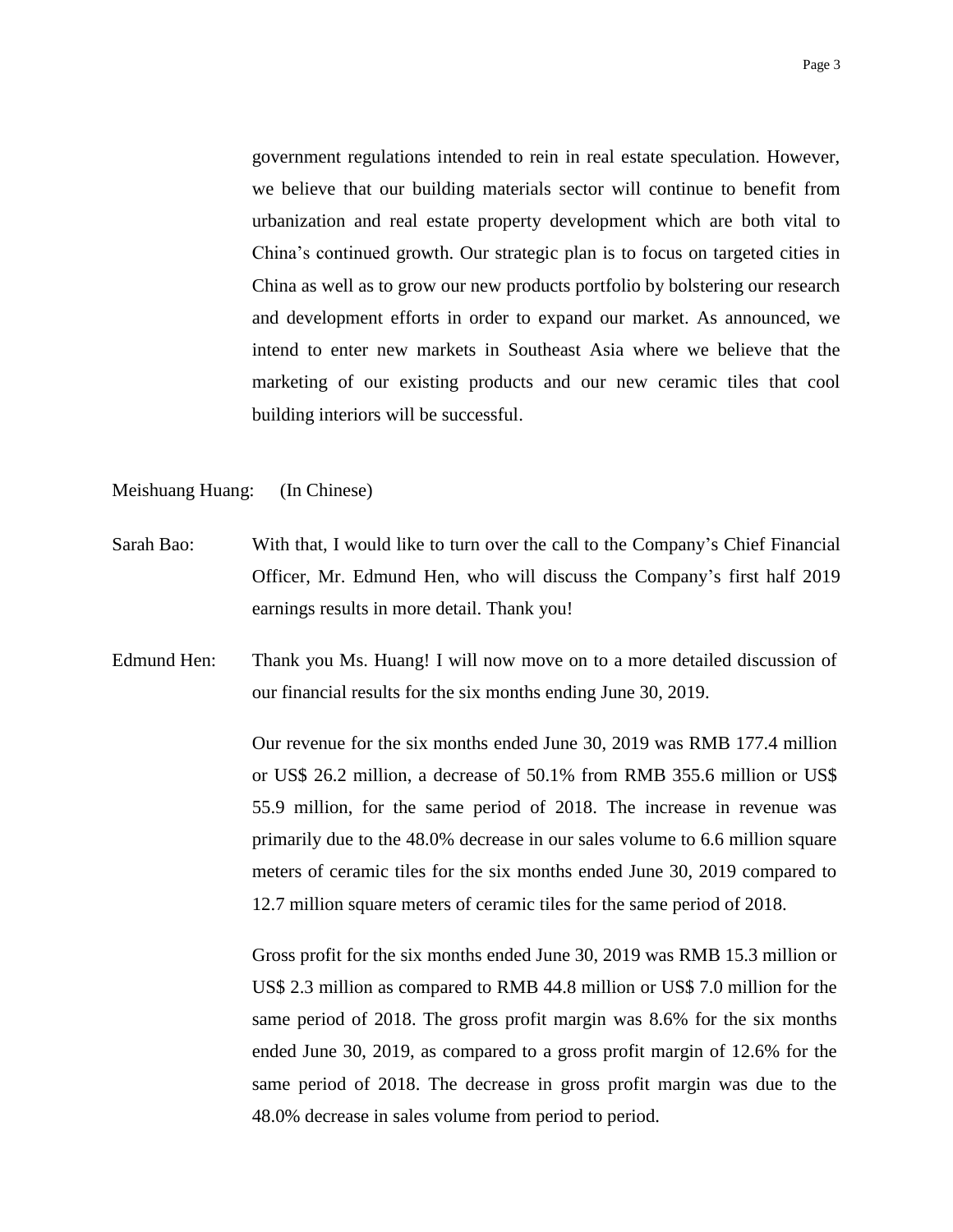Other income for the six months ended June 30, 2019 was RMB 7.1 million or US\$ 1.1 million, the same totals as for the same period of 2018. Other income is primarily composed of rental income the Company received by leasing out one of the production lines from its Hengdali facility pursuant to an eight-year lease contract.

Selling and distribution expenses for the six months ended June 30, 2019 were RMB 5.7 million or US\$ 0.8 million, the same totals as for the same period of 2018.

Administrative expenses for the six months ended June 30, 2019 were RMB 15.9 million or US\$ 2.3 million as compared to RMB 10.5 million or US\$ 1.6 million for the same period of 2018. The increase in administrative expenses was primarily due to increased R&D expenses of RMB 6.4 million or US\$ 0.9 million.

Bad debt expense for the six months ended June 30, 2019 was RMB 193.9 million or US\$ 28.6 million, as compared to RMB 106.4 million or US\$ 16.7 million for the same period of 2018, with the increase due to a rise in the provision for uncollectible debt associated with our customers. We recognized a loss allowance for an expected credit loss on financial assets, primarily on our trade receivables, which are subject to impairment under International Financial Reporting Standards. We believe that we have undertaken appropriate measures to resolve the bad debt expense going forward. We will continue to review credit worthiness of each of our customers and continuously test our trade receivables balance in each upcoming fiscal period.

Net loss for the six months ended June 30, 2019 was RMB 193.1 million or US\$ 28.5 million as compared to a net loss of RMB 71.9 million or US\$ 11.3 million for the same period of 2018. The increase in net loss was mainly due to lower sales, and the increases in bad debt expense and administrative expenses from period to period.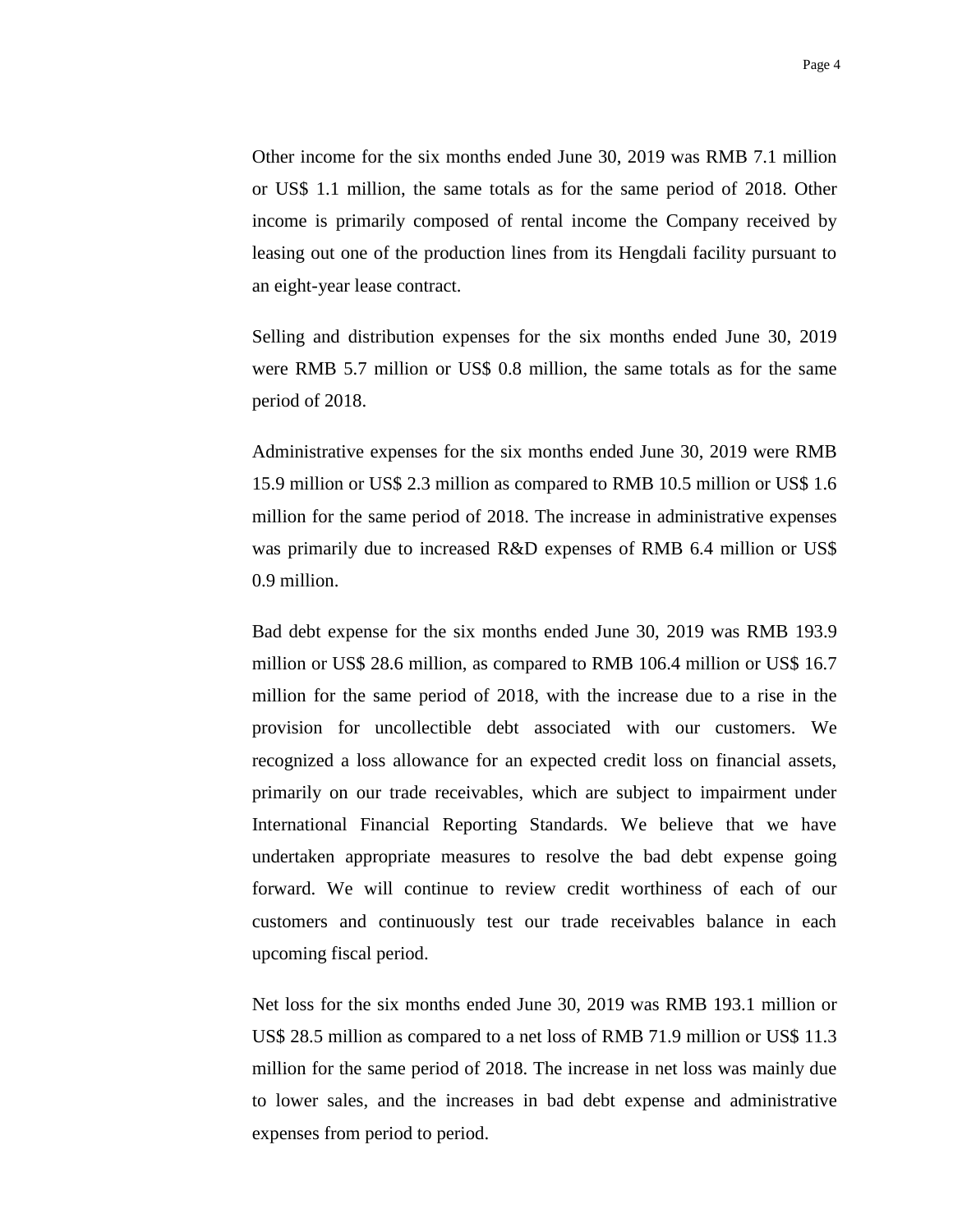Loss per basic and fully diluted share for the six months ended June 30, 2019 on both a basic and fully diluted basis were RMB 32.23 or US\$ 4.75, as compared to a loss per share of RMB 17.23 or US\$ 2.71 in the year ago period.

Turning to our balance sheet, as of June 30, 2019, we had cash and bank balances of RMB 9.4 million or US\$ 1.4 million, as compared with RMB 9.0 million or US\$ 1.3 million as of December 31, 2018.

As of June 30, 2019, our inventory turn was 122 days as compared to 117 days as of December 31, 2018. The increase in inventory turnover days was primarily due to the 48.0% decrease in our sales volume in the first half of 2019 as compared to the same period of 2018. The Company believes that the currently challenging economic environment has, in general, caused a lower turnover than normal and the Company will make a continuous effort to deplete its slow-moving stocks.

Our trade receivables turnover, net of value added tax, as of June 30, 2019 was 134 days compared with 233 days as of December 31, 2018. We wrote off bad debt expense of RMB 193.9 million in the first half of 2019, which caused significant lower net trade receivables at June 30, 2019 and accordingly the less turnover days.

Our trade payables turnover, net of value added tax, was 32 days as of June 30, 2019 compared with 26 days as of December 31, 2018. The average turnover days was within the normal credit period of one to four months granted by our suppliers.

In terms of our plant utilization and capex, we utilized plant capacity capable of producing 6.0 million square meters of ceramic tiles for the six months ended June 30, 2019 out of a total annual production capacity of 56.5 million square meters. Our annual production capacity has been reduced from 66 million square meters of ceramic tiles as of December 31, 2017 to 56.5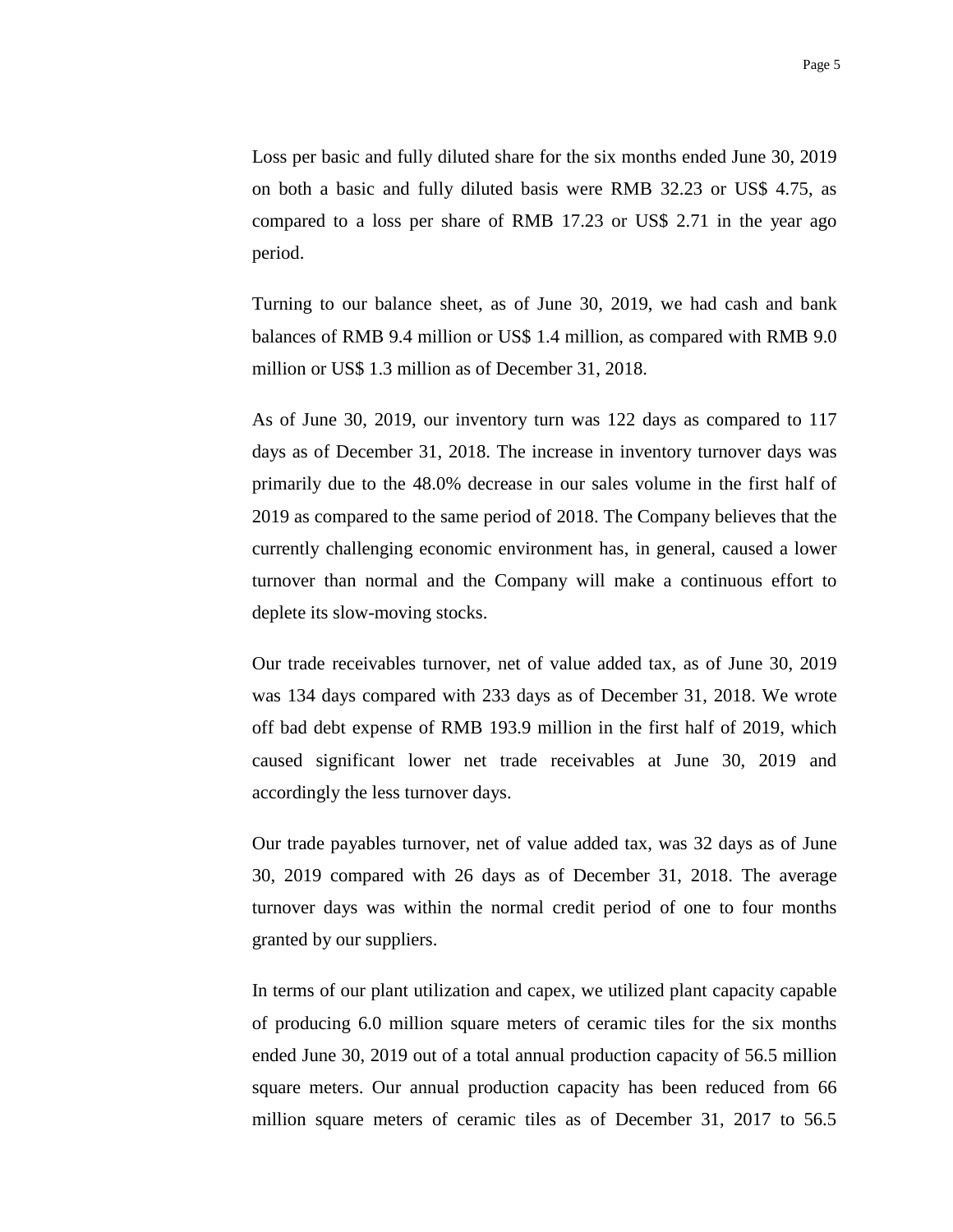million square meters of ceramic tiles due to our having retired two old furnaces at the Hengda facility in July of 2018.

Our Hengda facility has an annual production capacity of 27.7 million square meters of ceramic tiles as a result of two old furnaces having been put out of use at the facility. The Company utilized production capacity at our Hengda facility capable of producing 3.2 million square meters of ceramic tiles for the six months ended June 30, 2019.

Our Hengdali facility has an annual production capacity of 28.8 million square meters (which excludes our leasing out 10 million square meters of production capacity to a third party) and we utilized production capacity at our Hengdali facility capable of producing 2.8 million square meters of ceramic tiles for the six months ended June 30, 2019.

We review the level of capital expenditures throughout the year and make adjustments subject to market conditions. Although business conditions are subject to change, we anticipate a modest level of capital expenditures for the remainder of 2019 other than those associated with minimal upgrades, small repairs and the maintenance of equipment.

Moving on to our business outlook, in an effort to bolster sales, in July of 2018 we decreased the pricing of our ceramic tile products by an average of 10%. This followed a pricing increase of 5% that we instituted in April of 2018 following three price raises beginning in April of 2017. However, the 10% price decrease in July 2018 did not offset the fall in our sales volume due to deteriorating market conditions that persisted through the second half of 2018, and we do not believe that further price decreases would have had a beneficial effect upon sales volume. Accordingly, we did not implement any price adjustments for our ceramic tile products in the first half of 2019.

To address the current market environment, we have announced plans to enter the ceramic tile market in Southeast Asia and that we are negotiating with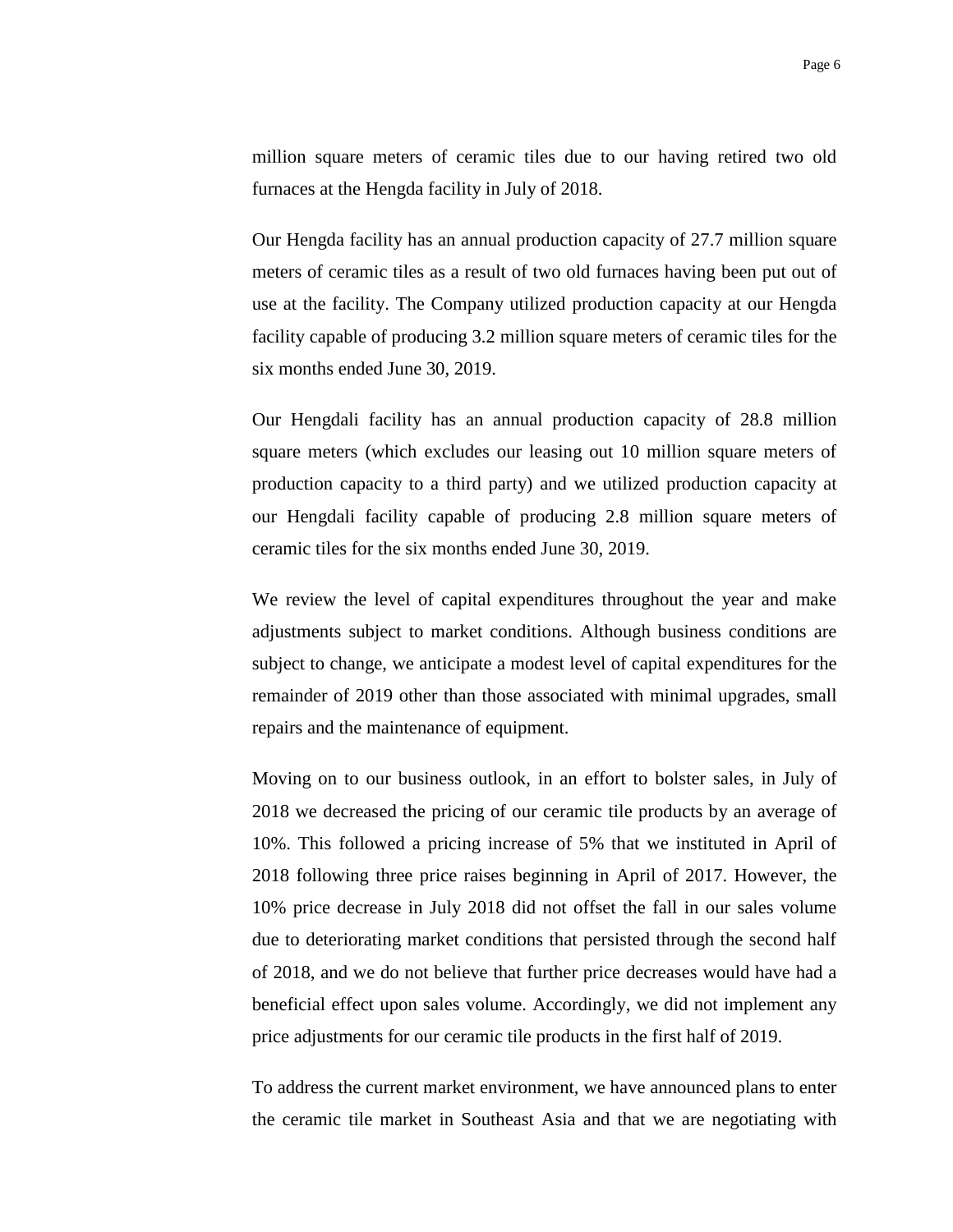customers in the first target market of Malaysia. We also plan to expand our sales force to procure new customers and to increase our marketing to large property developers in targeted cities. In addition, we have bolstered our research and development efforts with the goal of developing new products in order to expand our market. As a result of this last initiative, we have recently announced that we developed a new type of exterior ceramic tile designed to cool temperatures of buildings which, once fully tested and certified, will target the Southeast Asia market.

Looking ahead to the remainder of 2019, and based on the information currently available to us, we expect market conditions to continue to be challenging due to a slowing domestic economy as well as an excess supply of housing stock in some of China's cities. Also, the current trade war between China and the US could lead to slower growth in China which could have the effect of contracting real estate development.

As has occurred in the past, the central Chinese government will likely continue to balance imposing restrictions to prevent any overheating of the real estate sector with providing incentives to encourage stable demand. The Chinese government continues to discourage real estate speculation and is therefore advocating for more rental housing and "joint-ownership housing", homes that are co-owned by individuals and the state.

The Company believes that real estate in China is sustainable on a long-term basis as it accounts for an estimated 25% of GDP and is the most important asset for a high proportion of Chinese households. Therefore, active property development and a vibrant building materials sector continue to be a vital component of China's growth. As property developers were very active in terms of land acquisitions in the first half of 2019, we may see an increase in new construction in the second half of the year, though the central Chinese government may eventually tighten developers' financing to curb overheating the land market.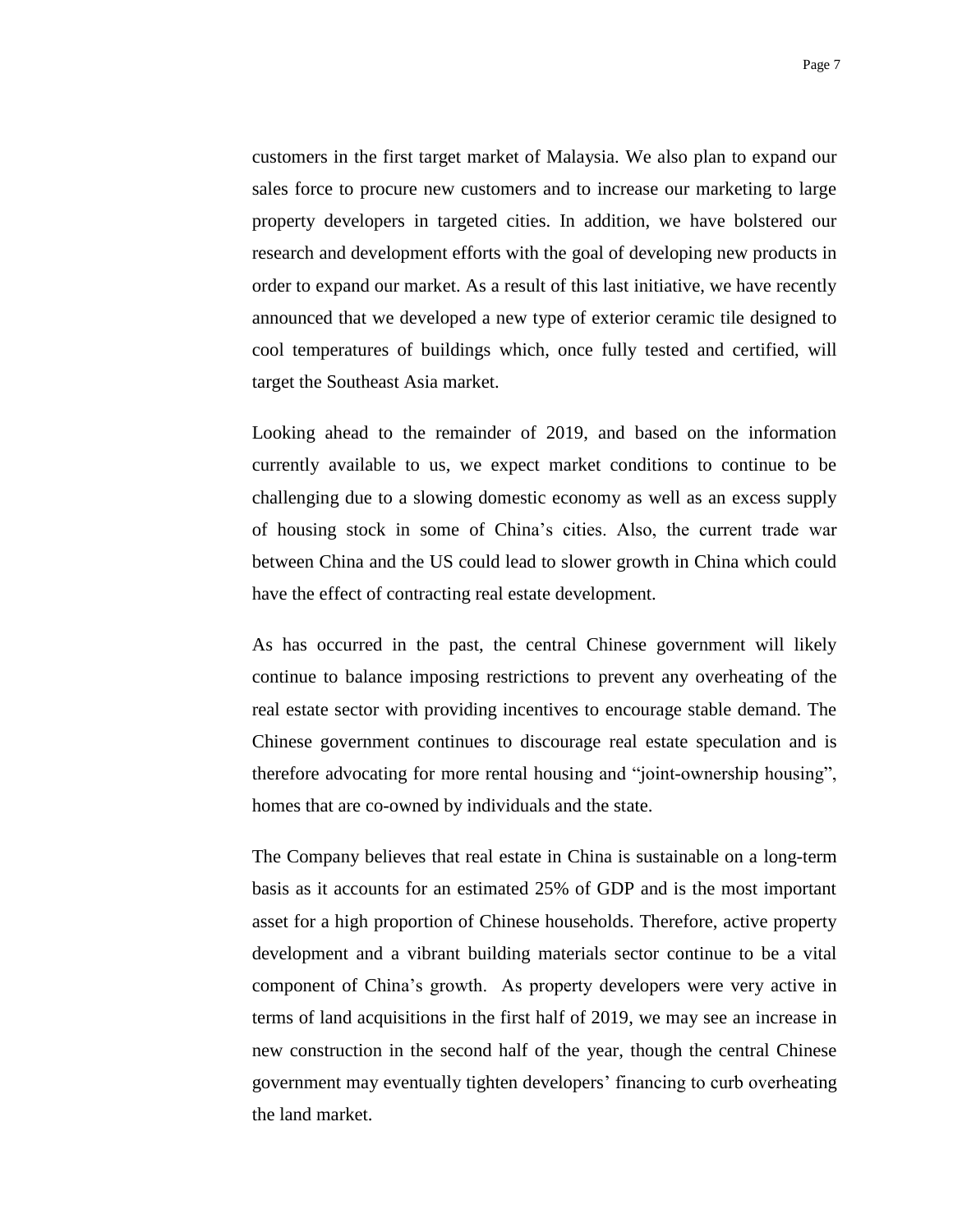We believe that as China's urbanization trend underpins its continued economic growth, we anticipate the continued growth of urban housing and a sustained demand for our building materials products. We believe that we retain a competitive advantage in our sector due to our brand name recognition, innovative ceramic tile products, customization capabilities, and our ability to quickly and expertly meet our customers' needs.

This business outlook reflects the Company's current and preliminary views, which are subject to change and is subject to risks and uncertainties, as well as risks and uncertainties identified in the Company's public filings.

At this point, we would like to open up the call to any questions pertaining to our first half 2019 financial results. Operator?

Operator: At this time, I would like to ask everyone in order to ask questions, please press star then the number one on your telephone keypad. Our first question comes from the line of Howard Flinker. Your line is now open.

Howard Flinker: How many shares do you have outstanding? I forget.

- Edmund Hen: About six million shares outstanding.
- Howard Flinker: Six million exactly?
- Edmund Hen: More or less, around six million.
- Howard Flinker: Okay. And please tell me what the advantage or sales argument you are going to have when you sell into Southeast Asia?
- Edmund Hen: We found in Southeast Asia, a lot of housing is building there, and also the Chinese policy for the One Road and One Belt initiative, we found there is a lot of activity going on there. And together with our new development for the new products that have a cooling effect for the housing, we believe there is a market for us.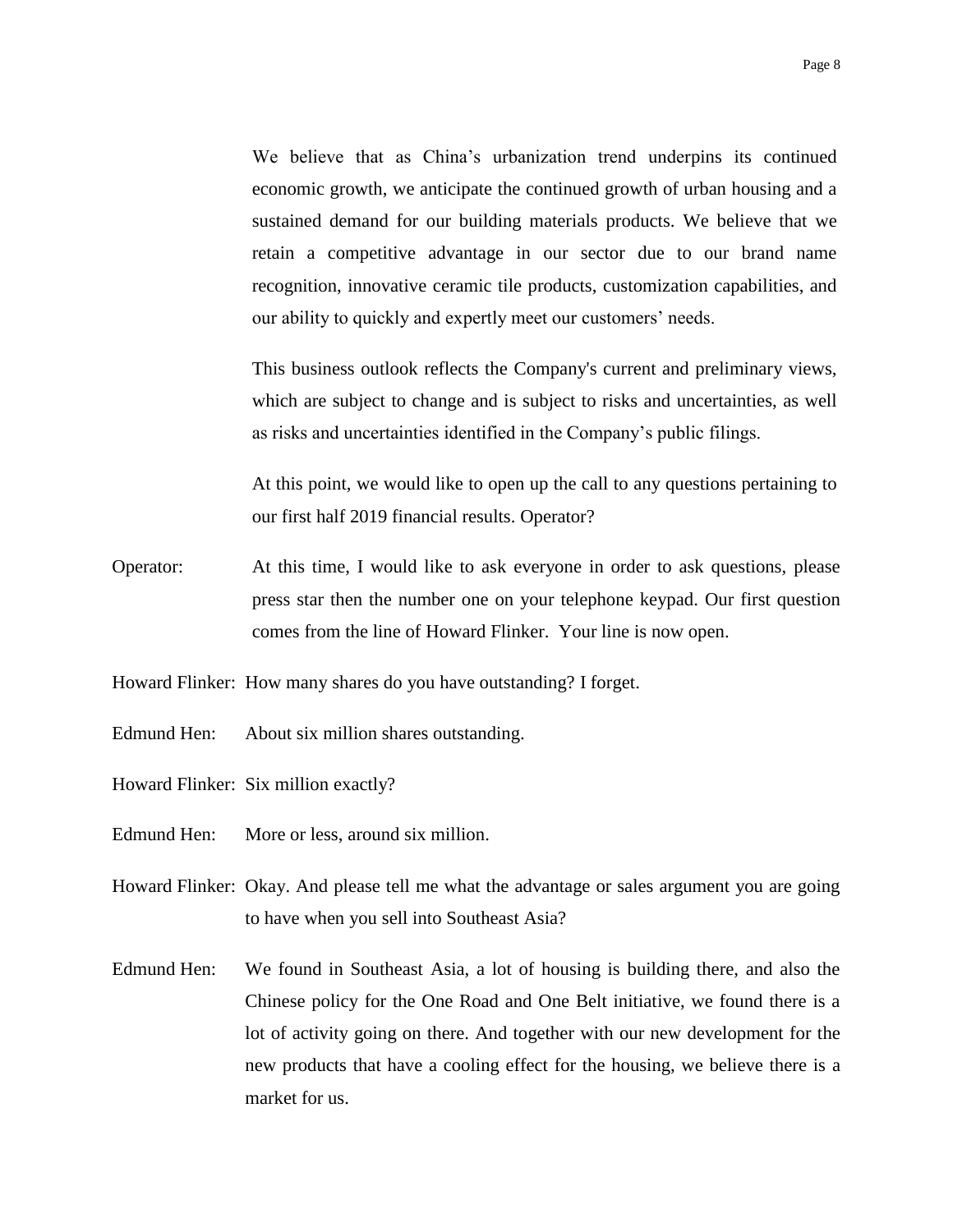- Howard Flinker: Well the government subsidize -- the Chinese government subsidize your sales?
- Edmund Hen: No, but the government will help the Company in this Belt and Road initiative area for their marketing and help them for their product.
- Howard Flinker: Are you the only one who is making this cooling tile?
- Edmund Hen: We think so. As far as we're concerned, we are the first one to have such research and development on this.
- Howard Flinker: Okay. And how much does it reduce the heat compared to other tiles? Can you guess?
- Edmund Hen: There is no very -- there is no exact scientific report yet but that's about around 3 degrees Celsius, 2 to 3 degree Celsius.
- Howard Flinker: Okay, thanks. And finally, what is the price of this tile compared to other regular tiles?
- Edmund Hen: We have not the fixed selling price at this movement. This is under the developing stage. But, we believe, the sales price is 10% to 20% more than the normal tiles.
- Howard Flinker: Okay, that's all.
- Edmund Hen: Thank you
- Operator: Again, it is star one to ask a question. Okay. And I see no further questions at this time. I would like to turn the conference back to Mr. David Rudnick.
- David Rudnick: Thank you, Ian. On behalf of the entire China Ceramics management team, I want to thank all of you for your interest and participation on this call. This concludes China Ceramics' first half 2019 earnings call. Thank you all very much.